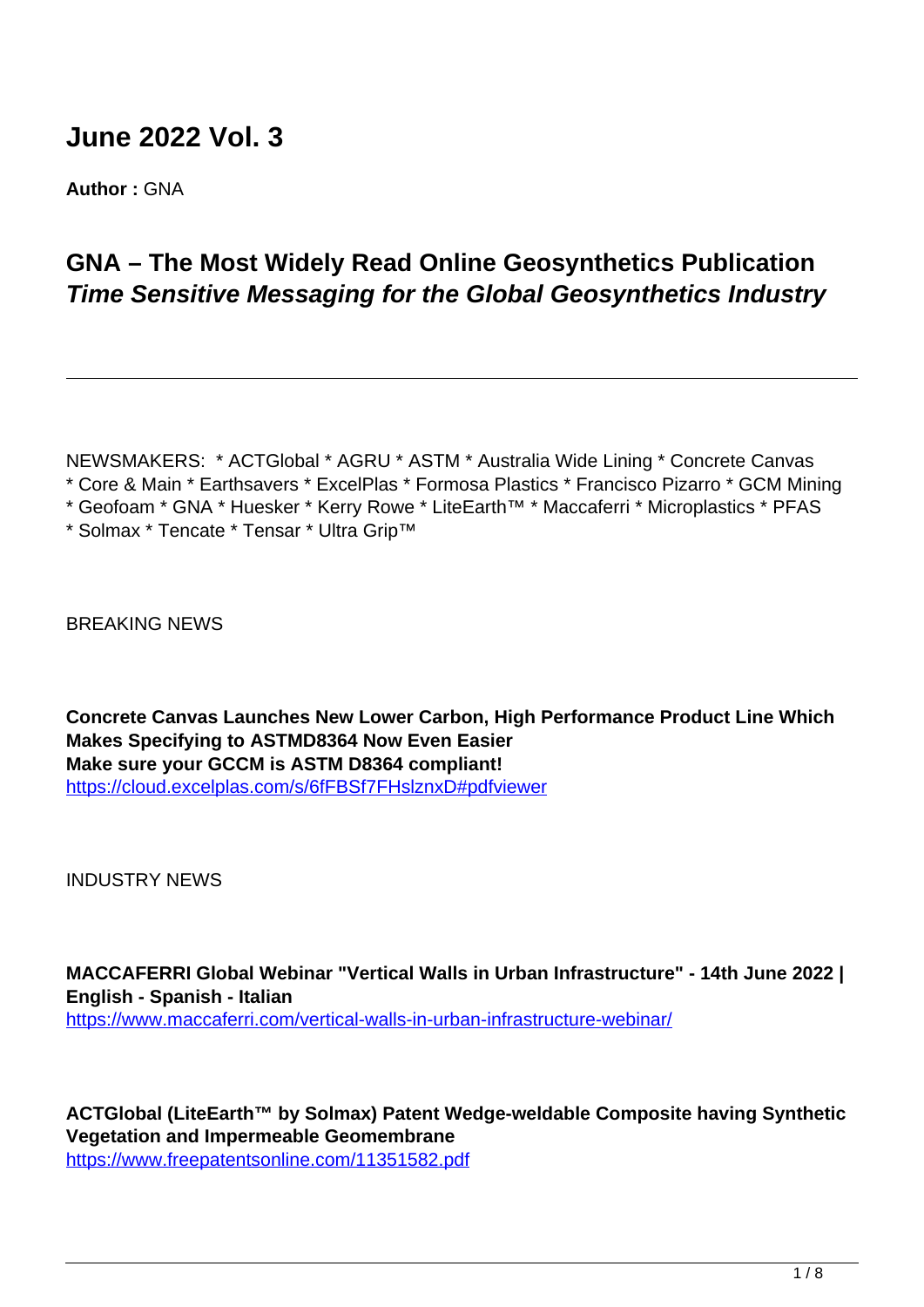**AGRU Protective HDPE Liner to Support the Auckland Central Interceptor with 200,000 m2 of AGRU-ULTRA GRIP®**

https://agru.life/3aHHCdc

**Formosa Plastics to Build US\$207 Million HDPE Geomembrane Resin Plant in Texas** https://focustaiwan.tw/business/202205110012

**Core & Main Signs Agreement to Acquire Earthsavers Erosion Control** https://www.businesswire.com/news/home/20220607006283/en/Core-Main-Signs-Agreement-to-Acquire-Earthsavers-Erosion-Control

**Tensar Currently Recruiting for Southwest Texas Regional Sales Manager** https://www.linkedin.com/posts/steveeckhart\_hiringnow-construction-career-activity-693969321 7835622400-iUBy?utm\_source=linkedin\_share&utm\_medium=member\_desktop\_web

**Maccaferri Rockfall Protection System for Sydney Trains Network** https://www.maccaferri.com/asia/maccaferri-rockfall-protection-system-sydney-trains-network/

**Geotechnical Engineering Solutions Seeing Increased Adoption in India Says Maccaferri India**

https://infra.economictimes.indiatimes.com/news/construction/geotechnical-engineeringsolutions-seeing-increased-adoption-in-india-says-maccaferri-india-md/92054378

**PFAS Containment by Modern Liner Systems: the Good News – and the Bad! by Kerry Rowe (VIDEO)**

https://www.youtube.com/watch?v=Cx1-aOmr7cI

**VIDEO - Latin American Infrastructure and Geosynthetic Opportunities** https://www.youtube.com/watch?v=VfuRiLKu6vM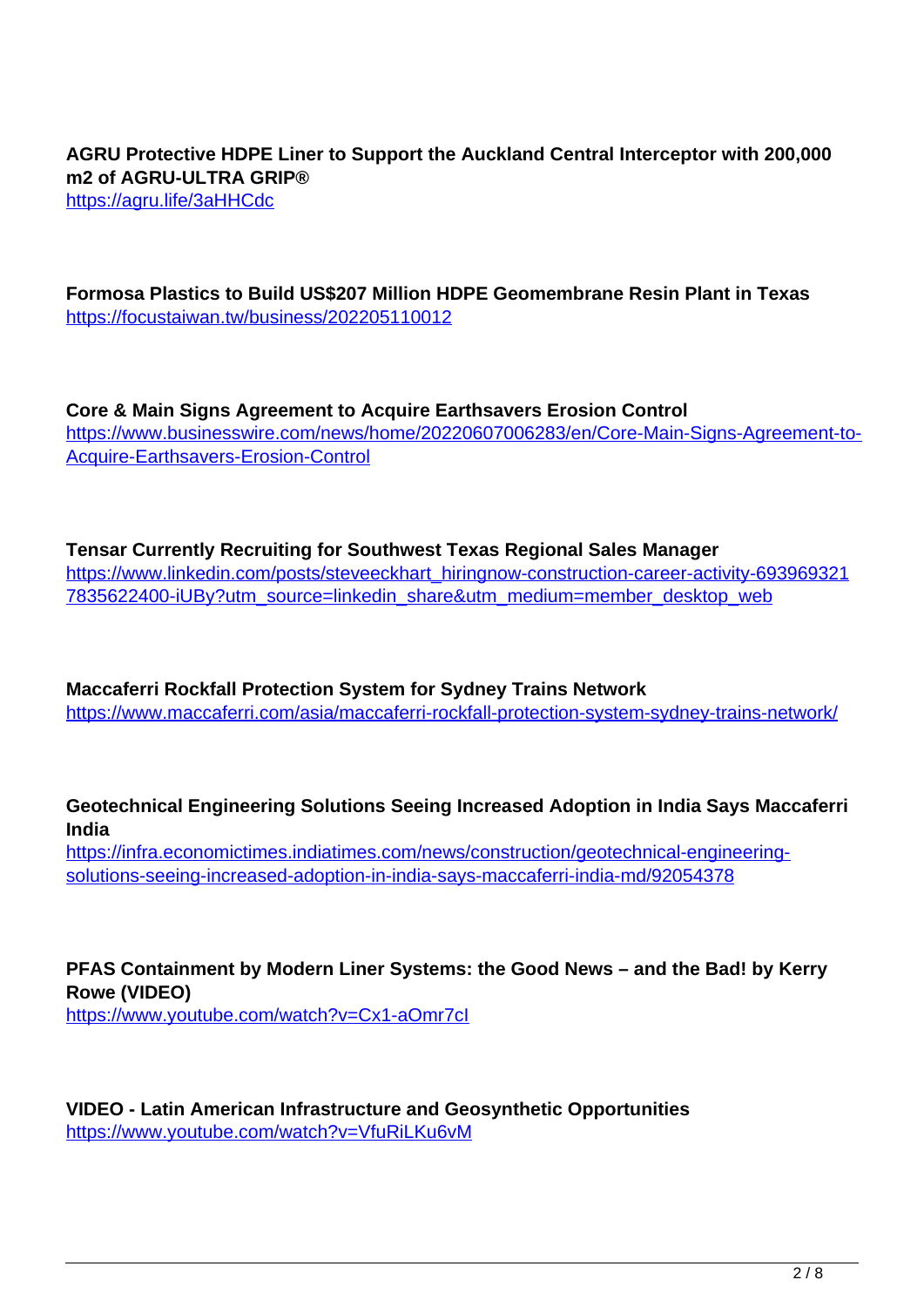## **Tencate Develops Geotextile to Stop Bamboo Penetration**

https://blog.tencategeo.eu/natural-protection-against-danger-from-invasive-plants/

#### **Testing and Consulting in the Field of Geomembranes**

Our clients include some of the world's biggest Mining, Water, Wastewater and Oi l& Gas and Insurance and Legal companies globally. Review of liner specifications and guarantees; Geomembrane liner failure investigation and root cause analysis; Expert witness work https://www.excelplas.com/

GEOMEMBRANES

**Long-Term Field Performance of Non-Vegetated and Vegetated Three-Layer Landfill Cover Systems Using Construction Waste Without Geomembrane** https://www.icevirtuallibrary.com/doi/abs/10.1680/jgeot.21.00238?journalCode=jgeot

GEOTEXTILES

**Accelerated Aging Ultraviolet of a PET Nonwoven Geotextile and Thermoanalytical Evaluation [PDF]** https://www.mdpi.com/1996-1944/15/12/4157/pdf?version=1654933879

**Mitigating Pumping in Pavement Shoulder Using Wicking Geotextile: An Experimental Study** https://journals.sagepub.com/doi/abs/10.1177/0361198122109173

GEOTEXTILE TUBES

**Consolidation of Sludge Dewatered in Geotextile Tubes under Combined Fill and Vacuum**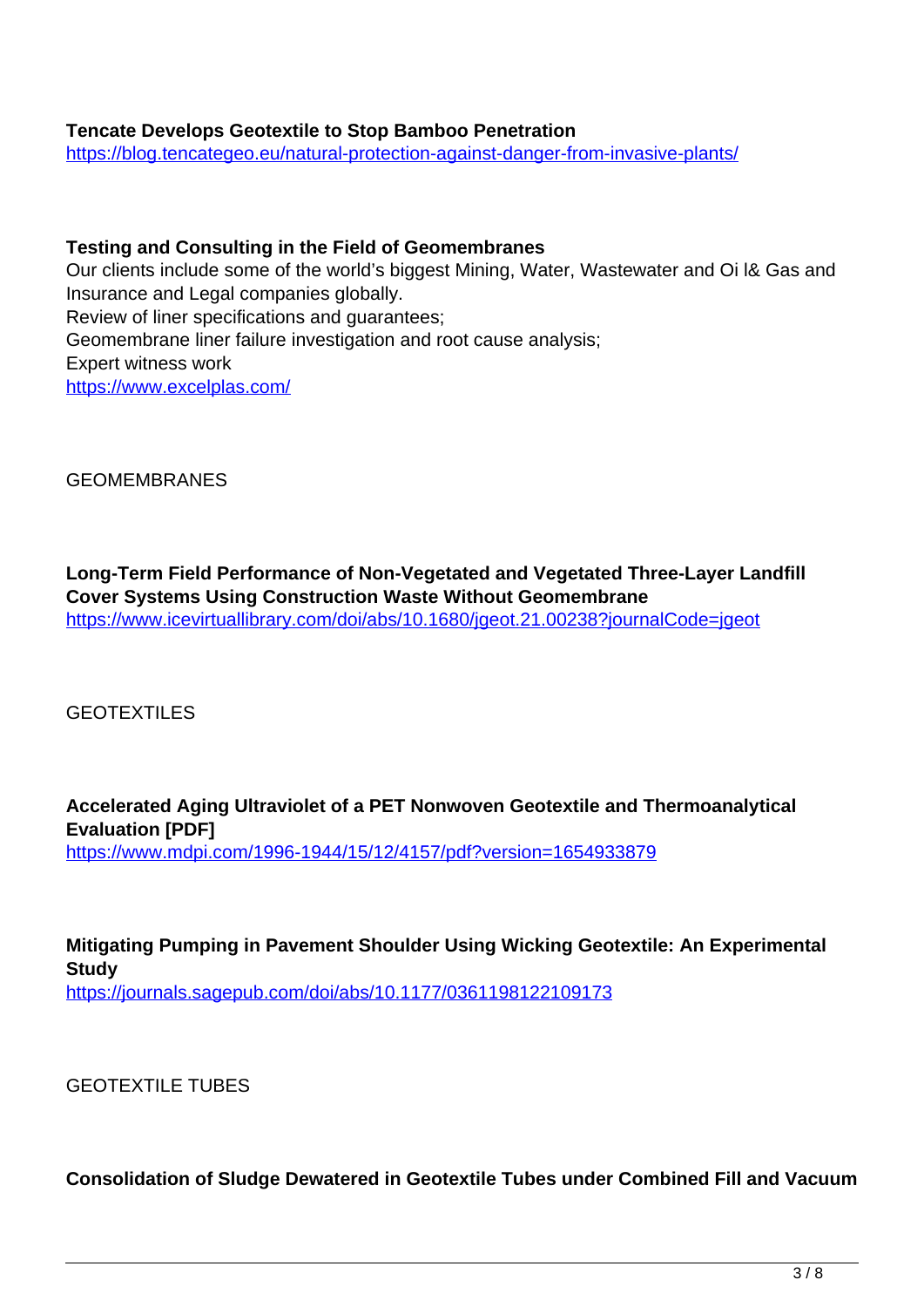**Preloading [PDF]** https://cloud.excelplas.com/s/0VZZMaYUXqk9G74#pdfviewer

**GCM Mining Shows How Dry Stacking of Tailings Works Using Geotextile Tubes for Dewatering (Video)** https://www.youtube.com/watch?v=wAwyGZLWshg

**Thesis Published on Dunes Reinforcement with Geosynthetic Sand Containers (GSCs)** https://www.proquest.com/openview/f7e035519dcdd76e8025f71592c3c797/1?pqorigsite=gscholar&cbl=18750&diss=y

**New ASTM Standard Test Method for Measurement of Index Flux Through Saturated Geosynthetic Clay Liner Specimens Using a Flexible Wall Permeameter** https://www.astm.org/d5887-d5887m-22.html

**GEOGRIDS** 

**Appraisal of Anchor Arrangement and Size on Sand-Geogrid Interaction in Direct Shear** https://www.researchgate.net/publication/361093638-Appraisal-of-Anchor-Arrangement-and-Size-on-Sand-Geogrid-Interaction-in-Direct-Shear

**Physical Modelling of Temperature Influence on Performance of Geogrid-Reinforced Retaining Walls Considering Backfill Type Effect** https://ascelibrary.org/doi/abs/10.1061/(ASCE)CR.1943-5495.0000282

**The U.S. Department of Commerce (Commerce) Finds That Revocation of the Countervailing Duty (CVD) Order on Certain Biaxial Integral Geogrids from China (Declassified)**

https://www.govinfo.gov/content/pkg/FR-2022-05-24/html/2022-11158.htm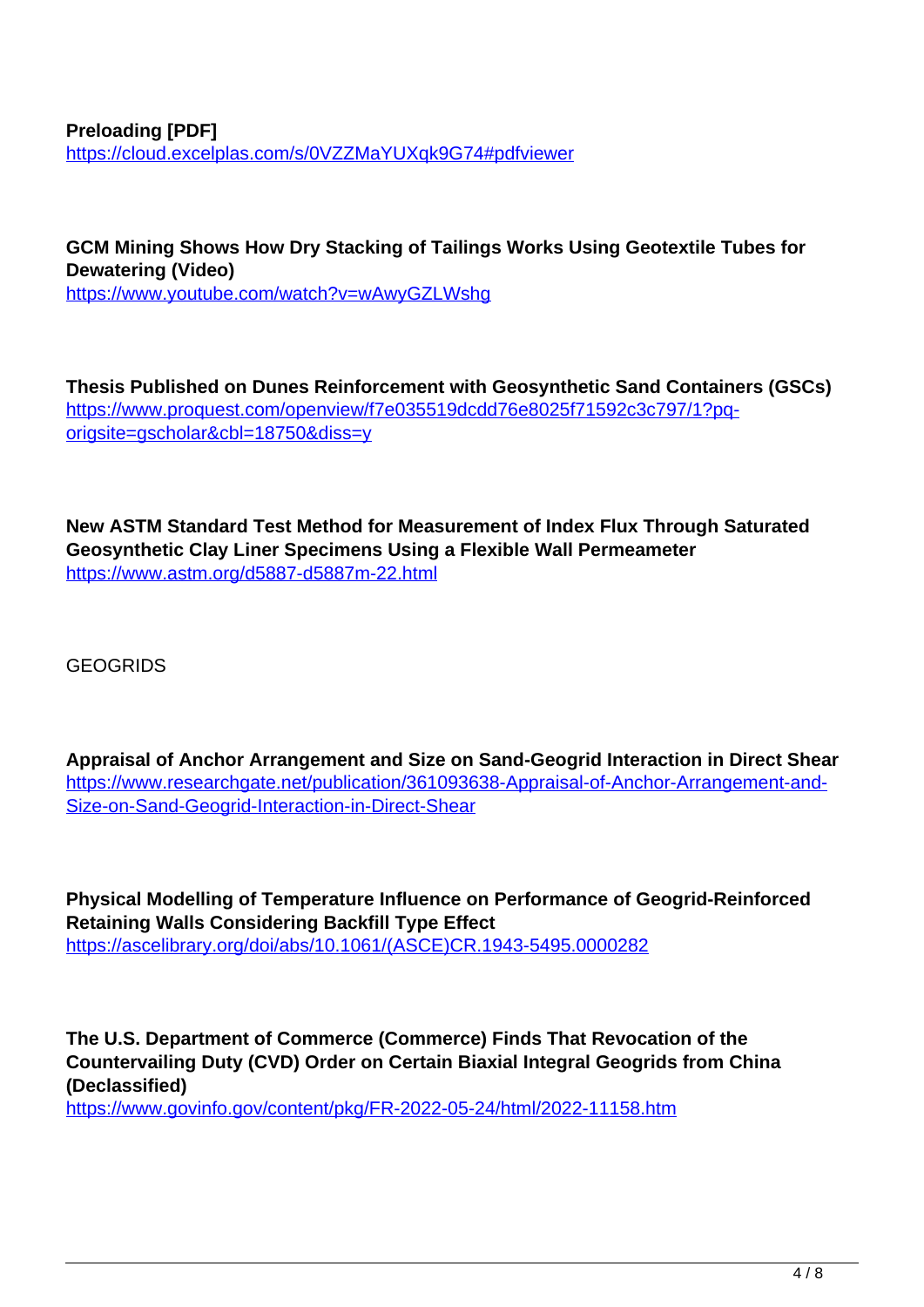**Short- and Long-term Behaviour of EPS Geofoam in Reduction of Lateral Earth Pressure on Rigid Retaining Wall Subjected to Loading** https://www.sciencedirect.com/science/article/abs/pii/S0266114422000498

**MICROPLASTICS** 

**Human Health Concerns Regarding Microplastics in the Aquatic Environment - From Marine to Food Systems** https://www.sciencedirect.com/science/article/pii/S0048969722008221

IN CASE YOU MISSED IT

**Special Feature – 'Geosynthetic Supply Chain Disruptions & Rising Costs' [PDF]** https://cloud.excelplas.com/s/eqQCFwnJBWPxBa2#pdfviewer

**World Geosynthetic Experts Publish Major Treatise : 'Protecting the Environment from Contamination with Barrier Systems; Advances and Challenges' [PDF]** https://cloud.excelplas.com/s/SA01kHbiP9sRyXv#pdfviewer

GEOSYNTHETIC DIGITAL MARKETING

#### **How to Get Noticed by More Than 48,000 People in the Geosynthetic Space Across the Globe**

GNA reaches over 48,000 people each month and this high level of audience engagement comes from years of creating content that matters to the geosynthetic industry.

We provide the industry's most reliable and current information and have the trust and attention of the leaders and decision-makers.

Not only can we help you get in front of our highly engaged audience, but we also have a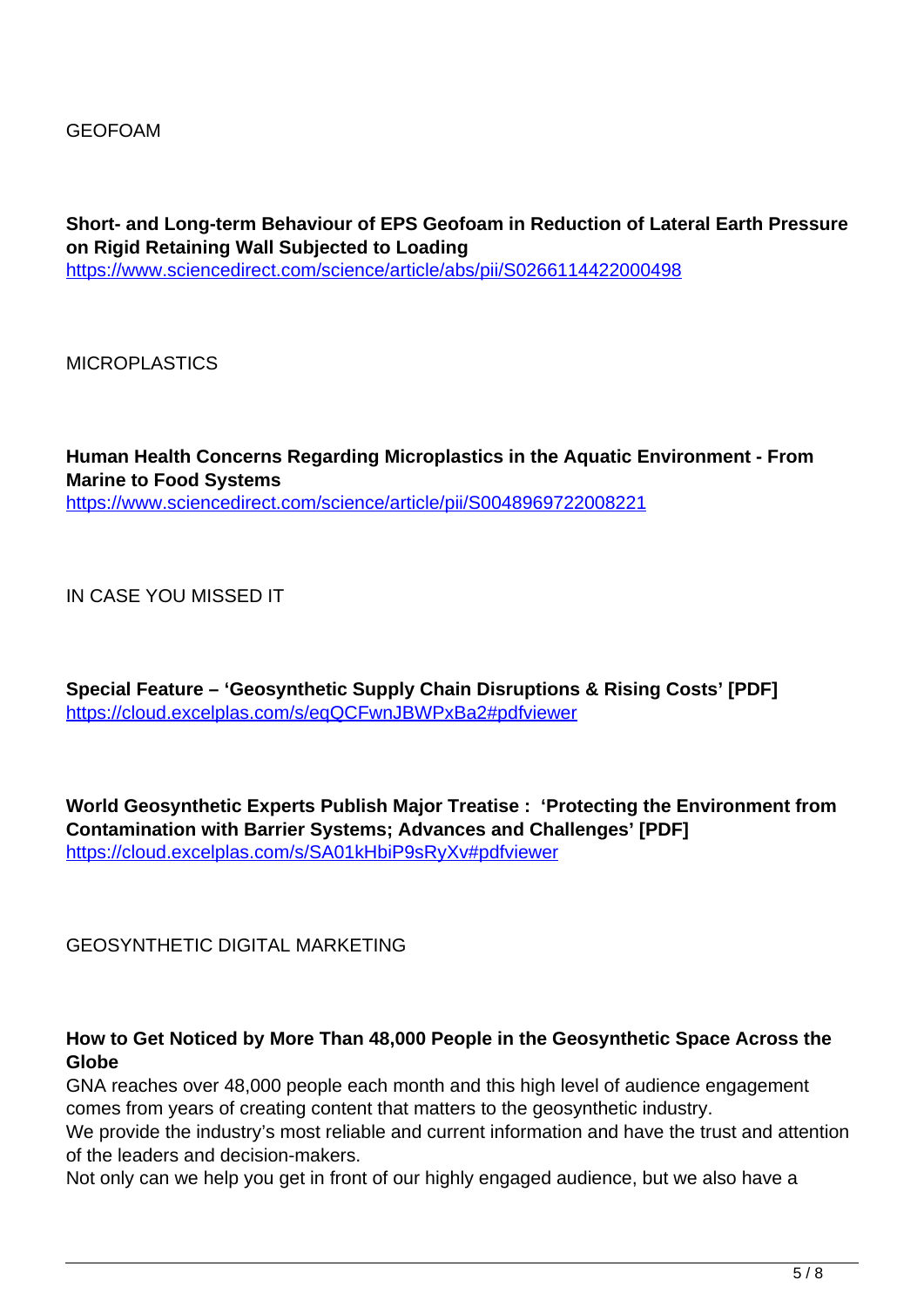number of channels you can use to target your message – as well as the subject matter experts to put it all together.

https://www.youtube.com/watch?v=QCkE3q3sHPg

## **GNA – The Number One Online Geosynthetics Publication**

Understand what is happening in the geosynthetics industry, with analysis of emerging trends & products, with market data and key contacts,

Receive updated information on geosynthetic trends and topics

Get thousands of key contacts in managerial and operational roles by the click of a button! Providing the latest in news, views, and insights, it is a valuable and essential resource for the geosynthetic engineering and related construction industries

We deliver market news & information relevant to your business

Geosynthetic Intelligence is an evolving platform to address industry news, market challenges and trends

https://www.youtube.com/watch?v=QCkE3q3sHPg

## **Do You Have Any Geosynthetics Industry News? – Get in Touch**

https://www.excelplas.com/contact-us/

## **Want More GNA? Find Thousands of Back Issues Here:**

https://www.geosyntheticnews.com.au/

## **Stay Up to Date with the Latest Geosynthetic News by Signing Up for the GNA Newsletter!**

https://www.geosyntheticnews.com.au/subscribe/

- GNA now has +30,000 views per month
- Articles published on GNA get thousands of views and are distributed widely through 3rd Party Affiliates
- GNA is now the most read source of Breaking News on Geosynthetics Worldwide
- Since GNA is published up to 12 times per month, no other source of Geosynthetic Industry News comes close to being as current and up-to-date
- In 2017 we have increased readership by 10,000+ through India, Africa, and Asia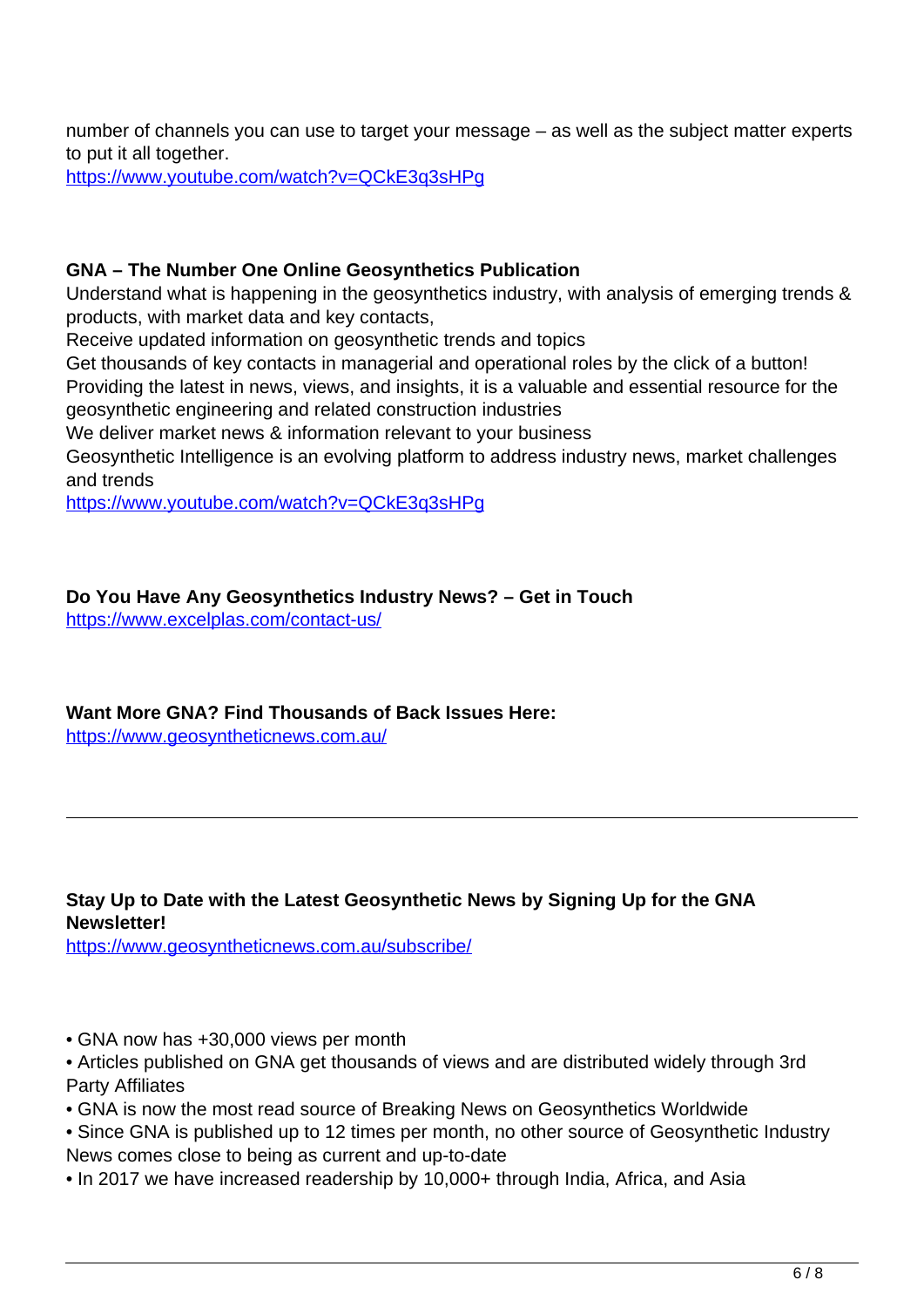• Special Advertising Packages Available for Geosynthetic Manufacturers, Installers, and Service Providers.

### **ExcelPlas Geosynthetics Testing Expands Geosynthetic Testing Offerings**

ExcelPlas now performs more than 120 standard geosynthetic tests in accordance with relevant ASTM, GRI, and ISO standards.

We have extensive experience with all types of geosynthetics - from geomembranes (HDPE, LLDPE, fPP), geotextiles to geonets, geogrids, geocomposites, and geosynthetic clay liners (GCLs).

As a Nationally Accredited Testing Laboratory, our technicians, equipment, and quality system are monitored regularly for proficiency and compliance assuring that you can count on quality results every time.

? Geosynthetic News Alerts - Your Global Source of Geosynthetic News and Technology. Current and Updated! http://www.geosyntheticnews.com.au

Among GNA's objectives are:

- To promote and educate on the development of specifications and practices that help ensure the proper use of geosynthetics.
- To locate, interpret and disseminate new scientific research to manufacturers and users of geosynthetic materials.
- To enhance the knowledge and awareness of contemporary geosynthetic technologies amongst specifiers, users, and installers.

? GNA – World's Leading Source of Breaking News on Geomembranes, Geotextiles, and other **Geosynthetics** 

**This Newsletter is brought to you by ExcelPlas Labs ? Australia's Largest group of Geosynthetics Testing Labs.**

http://www.excelplas.com/